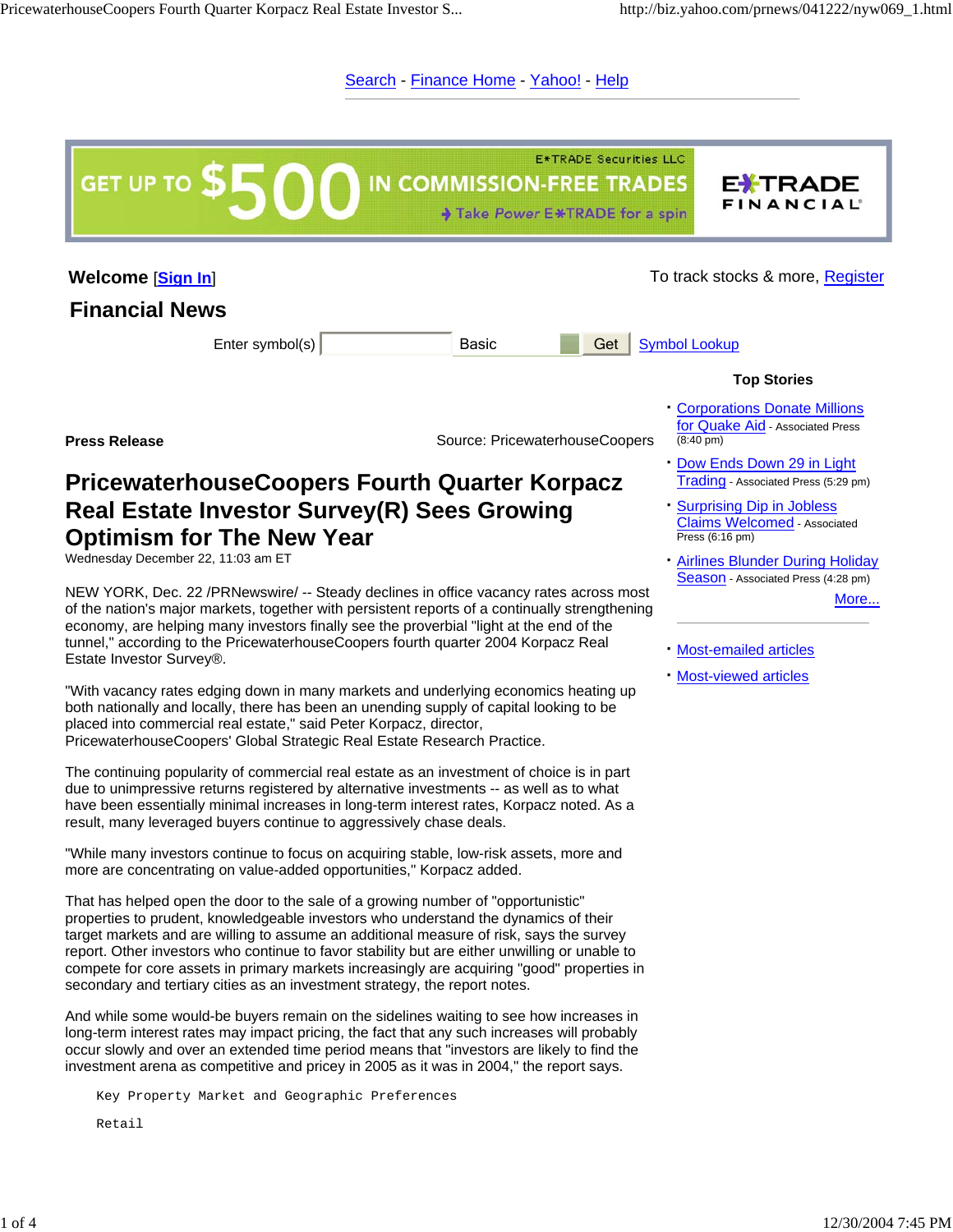Investment activity in the national regional mall market dipped slightly in the third quarter of 2004, as well as on a year-over-year basis. Nevertheless, investor interest appears strong, and prices for regional malls actually rose 20.0% year-over-year in the third quarter of 2004.

Despite soaring energy prices, decreasing consumer confidence and disappointing personal income growth, the national power center market has basically held its own, thanks in part to persistent consumer spending at wholesale clubs and big-box and discount retailers. In fact, many big-box retailers continue to report results that have outperformed the industry as a whole.

Opportunities in the national strip shopping center market remain fiercely competitive, especially for grocery-anchored centers occupied by top regional grocers. In the third quarter of 2004, a total of 275 strip shopping center sales occurred throughout the country, representing a 21.0% increase from the previous year. During the same period, prices for strip shopping center assets have risen roughly 15.0%, leaving many shopping center owners to contemplate selling assets.

# **Office**

Steady employment gains and four straight quarters of declining vacancy rates are helping to buoy the confidence of investors in the national CBD office market. Not surprisingly, the strength of the ongoing economic recovery varies among regions, with Washington, D.C., posting the nation's lowest overall vacancy rate of 7.5%. Survey respondents reported disappointment with job growth figures in cities such as Chicago and Boston. Nevertheless, thanks to continued good news from sources such as the National Association of Business Economics, which projects U.S. companies will add an average of 220,000 jobs a month in 2005, optimism continues to run high.

The national suburban office market also shows signs of slow, steady improvement, with the overall vacancy rate falling below 20.0% for the first time in ten quarters. Even so, a greater number of individual suburban office markets posted overall vacancy rates above the national average of 19.7% in the third quarter of 2004 than a year earlier, when the national vacancy rate was 21.2% -- an indication that much of the past year's leasing activity has been focused in the same top-performing markets, such as Suburban Maryland, Long Island, Los Angeles, and Northern Virginia, while less activity has taken place in oversupplied markets such as Seattle and Dallas. Despite high vacancy rates in many markets, this sector reported an 82% increase in sales activity in the third quarter of 2004 over the prior year.

### Flex/R&D

While some flex/R&D markets are seeing slight dips in overall vacancy, most are still plagued by high vacancy rates and lukewarm demand. For example, in the third quarter of 2004, 98 flex/R&D assets were traded, a 13% increase over the prior year. At the same time, 366 warehouse assets were traded, a 127% increase over the third quarter of 2003. Caution seems to be the key watchword for most investors, as weak fundamentals and uncertainty over this sector's recovery is likely to keep interested buyers to a minimum for the time being, the report notes.

### Warehouse

Continuing improvement in the overall U.S. economy, including increases in shipping and wholesale trade activity, are helping to improve the underlying fundamentals in the national warehouse market. Some of the strongest markets noted by survey participants include Southern California (especially the Los Angeles/Inland Empire), Southern Florida (especially Miami and Fort Lauderdale), Northern New Jersey and Nashville. Warehouse markets mentioned by participants as "less stable" include Dallas, Atlanta, Boston, Bellevue and Silicon Valley. As more and more buyers look to place capital into commercial real estate and warehouse properties, investment demand is expected to intensify in the coming months, the report notes.

### Apartments

The Korpacz survey report describes sales activity in the national apartment market as "extremely robust," thanks to steadily improving fundamentals and strong investor interest in condo-conversion trend. Apartment transactions set a new record in the third quarter of 2004, surpassing the \$11.3 billion mark, while total sales volume totaled \$30.3 billion for